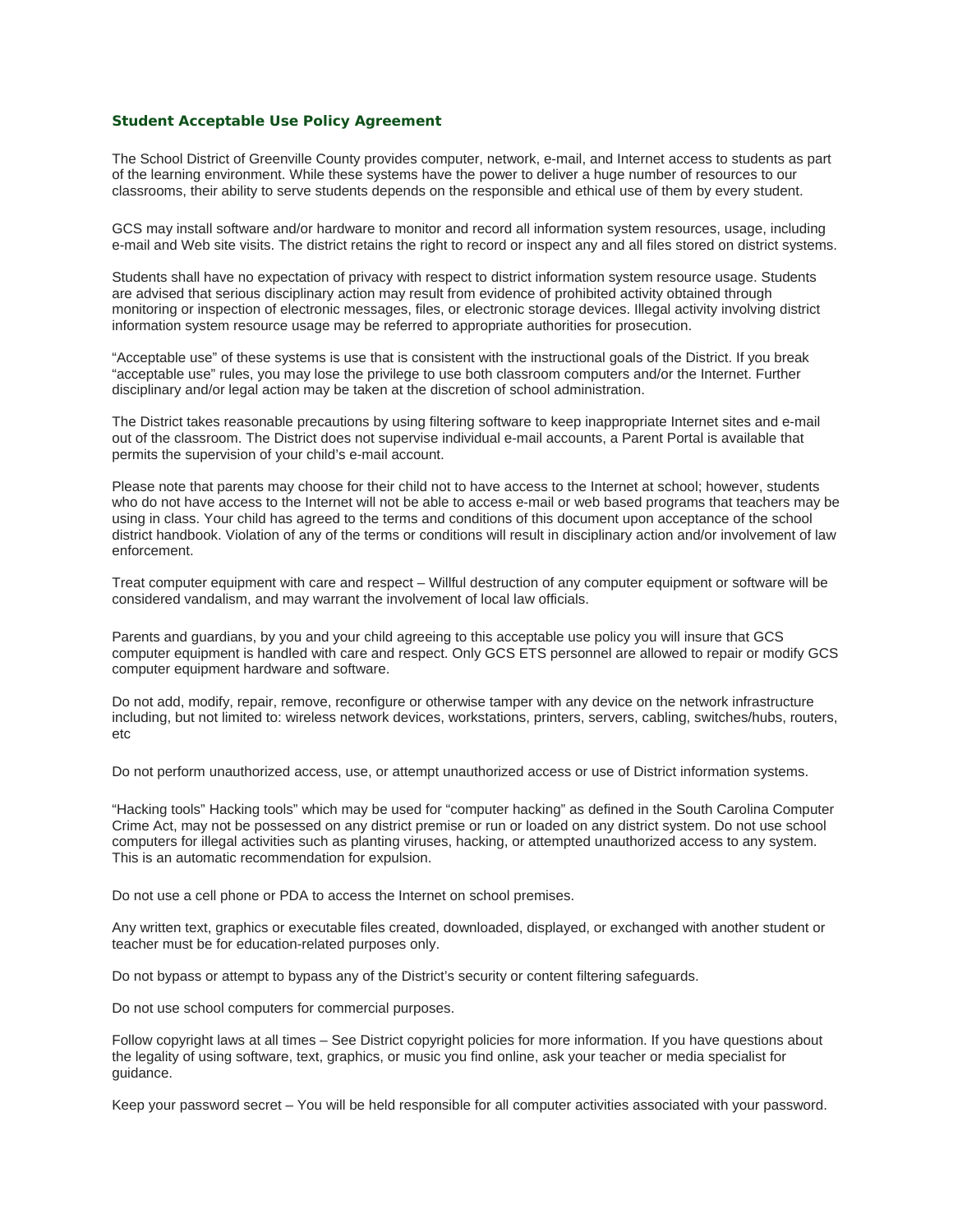For example, if you share your password with your friend and he/she signs on as you and breaks one of the rules outlined above, you will be held responsible.

Do not allow another person to use the computer under your district login.

All online communication must be polite and not threatening or offensive in any way – All students in grades 3-12 are issued e-mail accounts. The District has the right to review any e-mail sent or received using District equipment and e-mail accounts. E-mail accounts should be used for educational and district purposes only.

Do not give out personal information or photos through online communications (i.e. e-mail, cell phone, PDA, etc). Never give out your phone number, social security number, full name, age, home address, or any other personal information.

Home directories are provided to students for educational related work. Students should not store personal or nonschool related work in home directories. The District reserves the right to review the contents of a student's home directory.

Please contact your school if you do not want your child to have access to the Internet and e-mail.

### **" Internet Safety Policy" (Staff and Students)**

This rule includes provisions to address access by minors to inappropriate matter on the Internet and World Wide Web; the safety and security of minors when using electronic mail, chat rooms, and other forms of direct electronic communication; unauthorized access, including so-called "hacking" and other unlawful activities by minors online; unauthorized disclosure, use, and dissemination of personal identifications regarding minors; and measures designed to restrict minors' access to materials harmful to minors.

# **A. General Access**

The smooth operation of the network, Internet, and e-mail services relies on the proper conduct of the end users who must adhere to strict guidelines. These guidelines are provided so that students and staff are aware of their responsibilities when using these technologies. In general, this requires efficient, ethical, and legal utilization of the network resources. Because access to the network provides connections to other computer systems located all over the world, users (and parents of students who are users) must understand that neither the District nor any District employee controls the content of the information available on the systems. Every effort will be made by the District to monitor and restrict ready access to known objectionable sites; however, the District does not condone the use of controversial of offensive materials and cannot be held responsible for such use.

# **B. Technology Protection Measures**

In compliance with the Children's Internet Protection Act ("CIPA"), 47 U.S.C. § 254 (h), the District uses technological devices designed to filter and block the use of any of the District's computers with Internet access to retrieve or transmit any visual depictions that are obscene, child pornography, or "harmful to minors" as defined in the CIPA. Though the district makes reasonable efforts to filter such Internet content, the district cannot warrant the effectiveness of its Internet filtering due to the dynamic nature of the Internet

Adult users of a District computer with Internet access may request that the "technology protection measures" be temporarily disabled by the chief building administrator of the building in which the computer is located for bona fide research purposes or other lawful purposes not otherwise inconsistent with this administrative rule.

# **C. Education, Supervision, and Monitoring**

It shall be the responsibility of all district school staff to educate, supervise, and monitor appropriate usage of online computer network and access to the Internet in accordance with this policy, CIPA, and the Protecting Children in the 21st Century Act.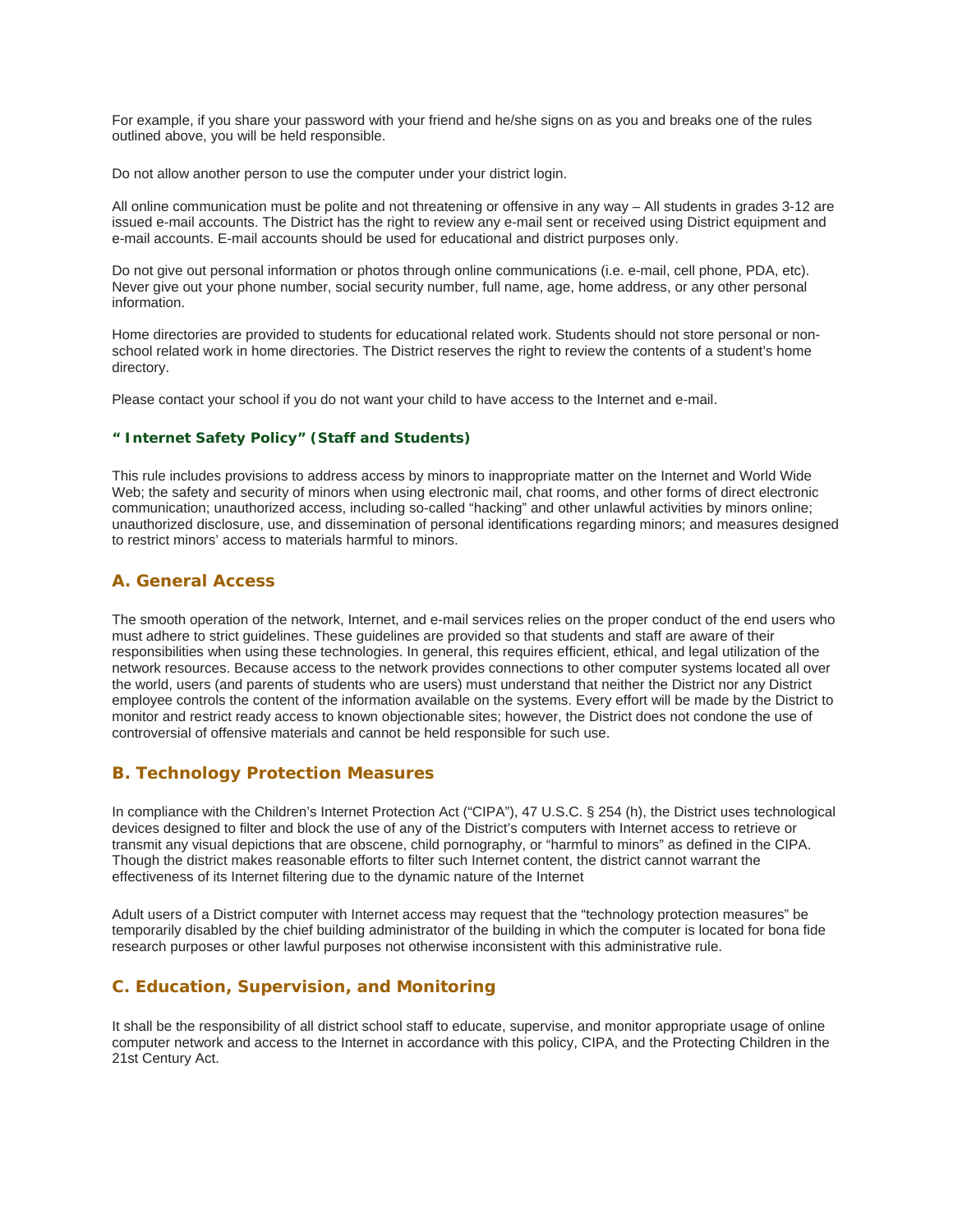# **D. Terms and Conditions of Use**

### **1. Acceptable Use**

The purpose of the District's educational network is to support research and education by providing access to unique resources and the opportunity for collaborative work. All use of the network, Internet, and e-mail services must be in support of education and research and consistent with the educational objectives of the District. Use of other networks or computing resources must comply with the guidelines governing those networks. Transmission of any material in violation of any federal or state laws or regulations is prohibited; this includes, but is not limited to, copyrighted material, threatening or obscene material, or material protected by trade secret. Access to computer systems, personally assigned district computing devices, and networks owned or operated by the District imposes certain responsibilities and obligations on users and is subject to District policies and local, state, and federal laws. Acceptable use is always ethical, reflects honesty, and shows restraint in the consumption of shared resources. It demonstrates respect for intellectual property, ownership of information, system security mechanisms, and the individual's rights to privacy and freedom from intimidation, harassment, and unwarranted annoyance.

### **2. Procedures for Use**

- 1. Administrators and teachers may access the Internet or e-mail for educational or work-related purposes at any time, which is not disruptive and does not interfere with the performance of other responsibilities by the employee.
- 2. The District will notify parents/guardians about the District network, related safety issues, and issues governing its Internet through a general letter to all parents. Parental permission is not required for use of the Internet, but parents will be notified they have the right to file a Parent/Guardian Denial Form available from the school principal if they do not want their child(ren) to have access to Internet resources.
- 3. A student's parent of guardian must sign a Student E-mail Account Agreement in order for that student to be granted an individual e-mail account. The parent/guardian may withdraw approval at any time through a written request directed to the student's teacher or principal.
- 4. All computer, Internet usage and e-mail usage by District employees and students must be consistent with the Greenville County School District mission and policies.

### **3. Rules Governing Use**

#### **Permitted Uses of Internet and E-mail**

- **Users** will utilize the system for educational and professional or career development activities only, except as permitted in Article III (F).
- **Users** may download text and other non-executable files attached to e-mail messages or from the Internet for school-related business only.
- **Users** will check their e-mail frequently, delete unwanted messages promptly, and stay within their e-mail quota. Be aware that the system administrator may delete e-mail at any time.

### **General Prohibitions**

- **Users** may not use the District system for commercial purposes, defined as offering or providing goods or services or purchasing goods or services for personal use. Greenville County School District will not be responsible for any obligations resulting from any unauthorized use of the system.
- **Users** may not use the system for political activities.
- **Users** will not post chain letters or engage in spamming. Spamming is sending an unnecessary message to a large number of people.

### **Personal Safety**

- **Students** will not post or e-mail personal contact information about themselves or other people unless it is in conjunction with a specific teacher-approved assignment or approved college/career communication. Personal contact information includes address, telephone number, school address, etc.
- **Students** will not agree to meet with someone they have met online without their parent/guardian's approval.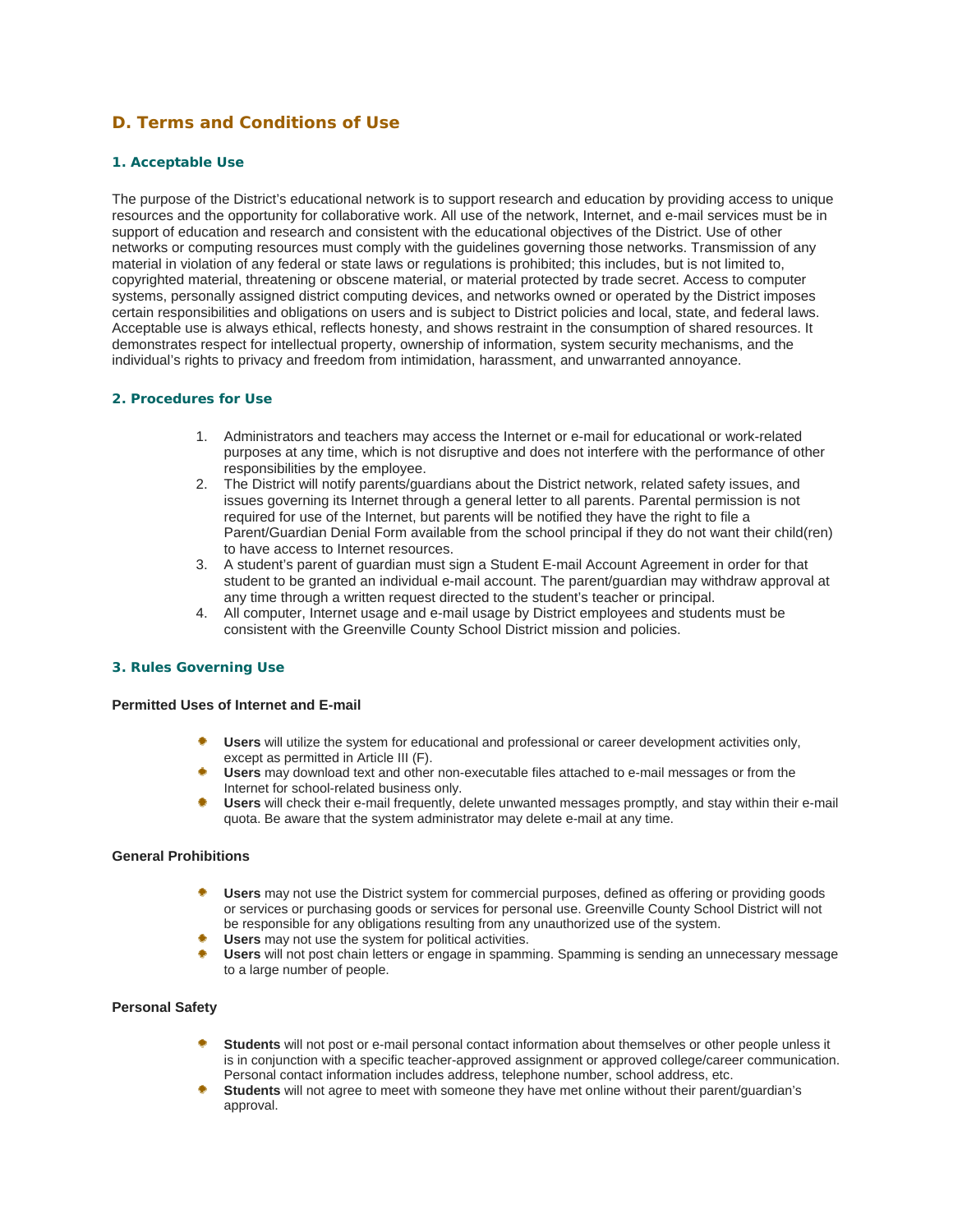**Students** will promptly disclose to an administrator, teacher, or other school employee any message they receive that is inappropriate or makes them feel uncomfortable.

#### **Illegal Activities**

- **Users** will not attempt to gain unauthorized access to the e-mail system, the District Web pages, or any other computer systems through Greenville County School District e-mail and/or Internet and/or network access. Users will not attempt to perform functions that exceed their authorized access. This includes attempting to log in through another person's account or access another person's files. These actions are illegal.
- **Users** will not make deliberate attempts to disrupt the computer system performance or destroy data by spreading computer viruses or by any other means. These actions are illegal.
- **Users** will not use the District system to engage in any other illegal act, such as arranging for a drug sale or the purchase of alcohol, engaging in criminal gang activity, threatening the safety of another person, or any other activity that violates existing District policies or procedures. Reference to such activities will not even be made in a joking manner or as a prank.
- **The District** will notify law enforcement should illegal activities take place.

#### **System Security**

- **Users** will not share their account information (User ID and/or password) or attempt to log in to another user's account. Any sharing of User ID or password will result in immediate restriction or removal of account privileges. The only potential exception is the sharing of information with IT staff if requested for troubleshooting purposes.
- **Users** will immediately notify the IT staff if they have identified a possible security problem (students should notify a teacher and/or principal). Do not actively seek security problems but immediately report any potential issues that are found.
- **Users** will not download or install any unauthorized software or install any unauthorized hardware.
- **Users** will not run any executable files attached to an e-mail message.
- **Users** will not knowingly use portable data storage devices, which contain viruses or in any other way knowingly spread computer viruses.

**Use of Appropriate Language** - Restrictions against inappropriate language may apply to public messages, private messages, and material posted on Web pages.

- **Users** will not use obscene, profane, lewd, vulgar, rude, inflammatory, threatening, disrespectful, or gang related language or symbols.
- **Users** will not post or e-mail information, which could cause damage or a danger of disruption.
- **Users** will not engage in personal attacks, including prejudicial or discriminatory remarks.
- ۰ **Users** will not harass another person. Harassment is persistently acting in a manner that distresses or annoys another person. If a user is told by a person to stop sending messages, he/she must stop.
- **Users** will not use any language in an e-mail that threatens another person, whether it is the recipient of the message or a third party.
- **Users** will not knowingly or recklessly post false or defamatory information about a person or organization.

#### **Access to Inappropriate Material**

- **Users** will not use the District system to access or send material that is profane, lewd, vulgar, indecent, libelous, or obscene, e.g., pornography, that advocates illegal acts, or that advocates violence or discrimination towards other people, e.g., hate literature.
- **Adult Users** who mistakenly access inappropriate information or images should immediately report this to ETS. This will initiate proceedings to have the materials blocked.
- **Students** who mistakenly access inappropriate information or images should immediately report this to the attending teacher. ETS should be notified if it is deemed warranted. This will protect the users against an allegation that they have intentionally violated the Acceptable Use Policy.
- **Students** are expected to follow parental guidance regarding limitation of access to additional types of inappropriate materials.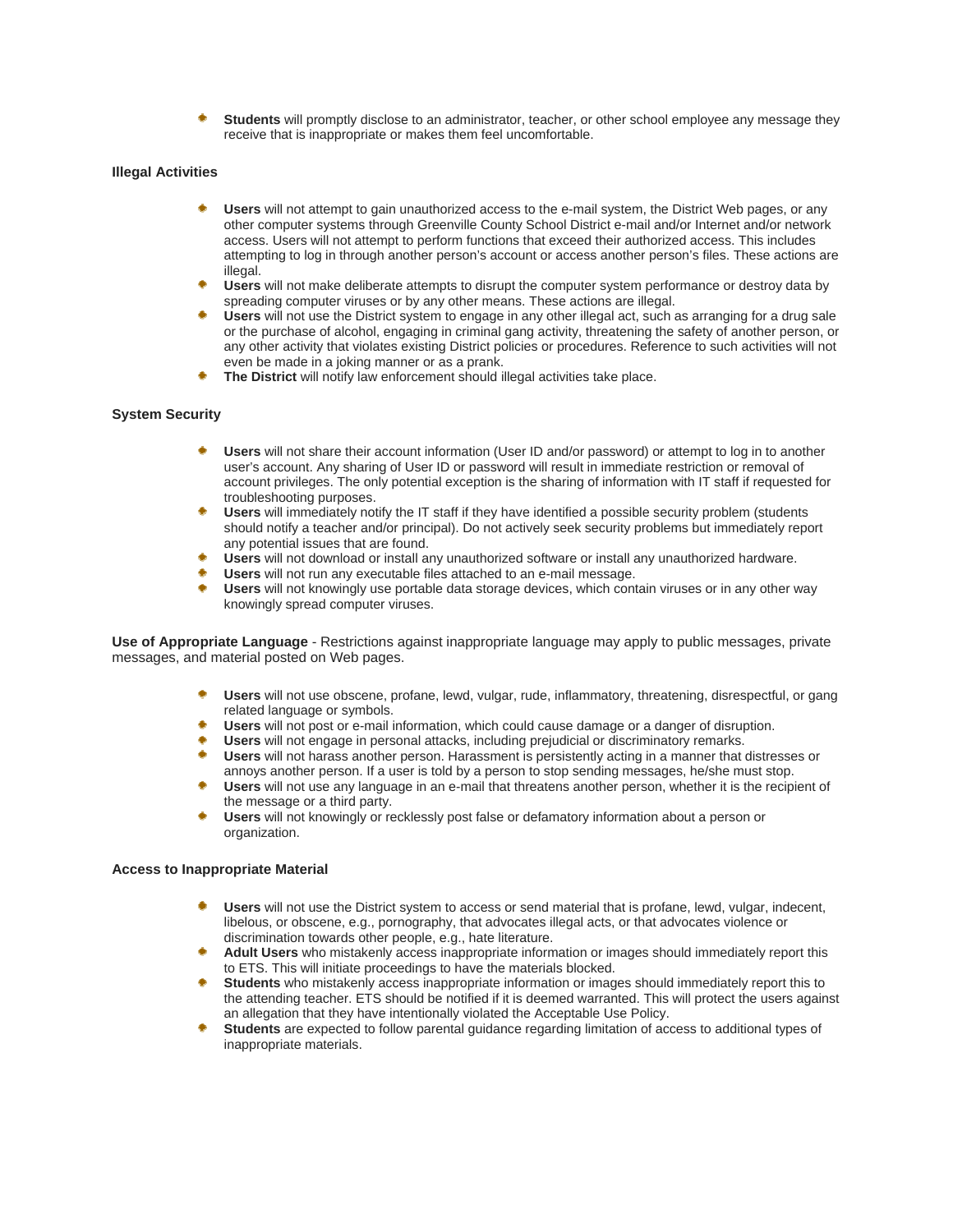#### **Respect for Privacy**

- **Users** will not repost or e-mail a message that was sent to them privately without permission from the person who originally sent the message.
- **Users** will not post or e-mail private information about another person.

# **E. Penalties for Improper Use**

An employee who violates the terms of this administrative rule or otherwise misuses e-mail or the Internet to access or send inappropriate material will be subject to disciplinary action, up to and including discharge. In addition, the privilege of accessing the Internet and e-mail services also will be subject to cancellation. Students who violate the terms of this administrative rule or who otherwise misuses their access to e-mail or the Internet also will be subject to disciplinary action in accordance with the District Student Behavior Code. Internet and e-mail access privileges also may be cancelled. Violations of the laws of the United States or the State of South Carolina also may subject student or employee users to criminal prosecution. If a user incurs unauthorized costs, the user, as well as the user's parents if the user is a student, will be responsible for all such costs.

# **F. Warranty**

The District makes no warranties of any kind, whether expressed or implied, for the service it is providing. The District will not be responsible for any damages suffered by any user. This includes loss of data resulting from delays, nondeliveries, misdirected deliveries, or service interruptions caused by the system's negligence, user errors, or omissions. Use of any information obtained via the Internet is at the user's own risk. The District specifically denies any responsibility for the accuracy or quality of information obtained through its services.

# **G. Security**

Security on any computer system is a high priority, especially when the system involves many users. If a student or employee believes he/she has identified a security problem on the network, he/she must notify the administrator for the school or ETS. Do not demonstrate the problem to other users. Attempts to log on to any network as a system administrator will result in cancellation of user privileges. Any user identified as a security risk or having a history of problems with other computer systems may be subject to severe restrictions, cancellation of privileges, or other disciplinary and/or legal action.

# **H. User Privacy**

E-mail messages sent or received via a District-issued e-mail account and all other electronic files created using District resources or stored with District resources are property of the District. The District reserves the right to examine, restrict, or remove any material that is on or passes through its network, just as it does any other work or material generated or brought to school by staff or students. Access to electronic information related to any student or staff member will be governed by the same policies that would apply to that information if it were not in electronic form.

# **I. School Board Policies**

All documents on the District's server(s) must conform to Board policies and regulations, as well as established school guidelines. Copies of Board policies are available on Board Docs. Persons developing or maintaining Web documents are responsible for complying with these and other policies. Some of the relevant issues and related Board policies include the following:

- 1. Electronic transmission of materials is a form of copying. As specified in District policy, no unlawful copies of copyrighted materials may be knowingly produced or transmitted via the District's equipment, including its Web server(s).
- 2. Documents created for the Web and linked to District Web pages must meet criteria for use as an instructional resource.
- 3. Any links to District Web pages that are not specifically curriculum-related must meet the criteria established in the District Internet Authorized Use policy. Any other non-curricular materials should